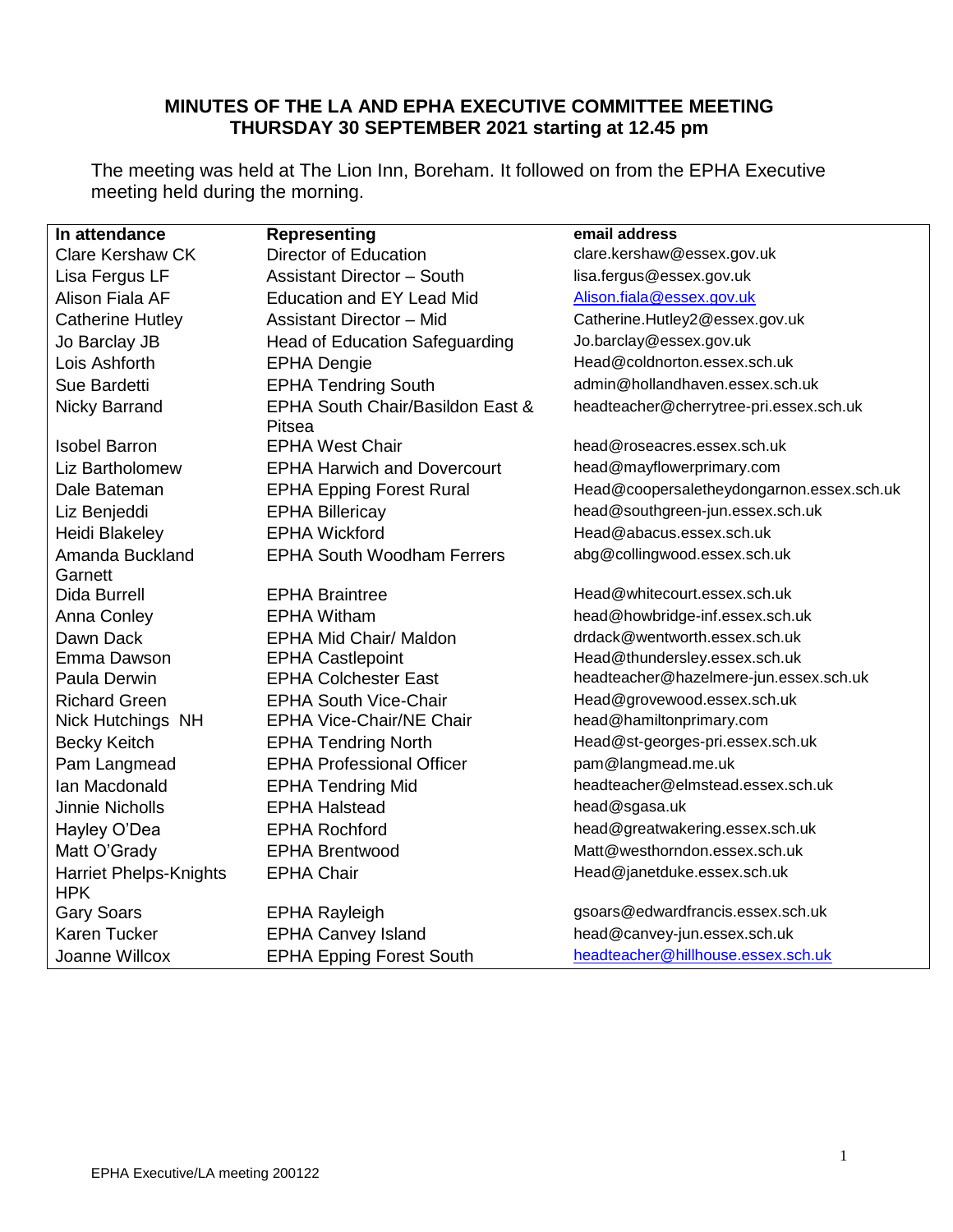### **1. WELCOME AND ATTENDANCE**

| Apologies were received from: |                         |
|-------------------------------|-------------------------|
| George Athanasiou             | <b>West Vice-Chair</b>  |
| <b>Matt Curzon</b>            | <b>Uttlesford South</b> |
| Ceri Daniels                  | <b>Colchester South</b> |
| <b>James Newell</b>           | <b>Tendring North</b>   |
| <b>Richard Potter</b>         | North East Vice-Chair   |
| Amanda Reid                   | <b>Chelmsford North</b> |
| Jonathan Tye                  | Harlow                  |

Clare Kershaw welcomed everyone to the meeting.

#### **2. MATTERS ARISING FROM THE EPHA EXECUTIVE MEETING EARLIER**

#### **a) Attendance**

The Executive noted the current levels of absence in schools, which are comparatively high as a result of the ongoing pandemic, and asked for the current LA stance on attendance. There were general concerns about the DfE guidance on coding, which now instructs schools to record all pupils who test positive with Covid as I (illness) instead of X. This makes the school's absence figures appear much higher and it is not possible to analyse absence as a result of Covid. CK acknowledged the problems, reiterating that the official DfE and LA approach is that all children should be in school, but accepting that this is not always possible due to current isolation guidance. Unfortunately the reduction in self-isolation time (now 5/6 days) is failing to make a great deal of difference to the numbers who can return early.

CK advised that if a school is being criticised by Ofsted about absence which is out of their control, they should seek support from the School Effectiveness Partners.

One headteacher voiced her concerns about the use of penalty notices, saying that she has one family who are being pursued by ECC, which may lead to a criminal conviction, despite their vulnerable circumstances. She felt that pursuing this family seems to be entirely counter-productive in this case. CK **AGREED** to discuss this case with the headteacher.

The use of attendance coding and, in particular, using I for positive Covid cases rather than X was discussed further. The Executive noted that schools are using both systems, and the data across schools, both in Essex and more widely, is therefore inconsistent, and leads to unfair comparisons.

AF noted that she is meeting with colleagues to analyse attendance data; in fact Ofsted reports suggest that Essex schools are doing reasonably well in comparison with some other authorities. She accepted that it continues to be important to understand the levels of Covid, in comparison with other illness.

#### **b) SEND issues**

#### **Action**

**CK**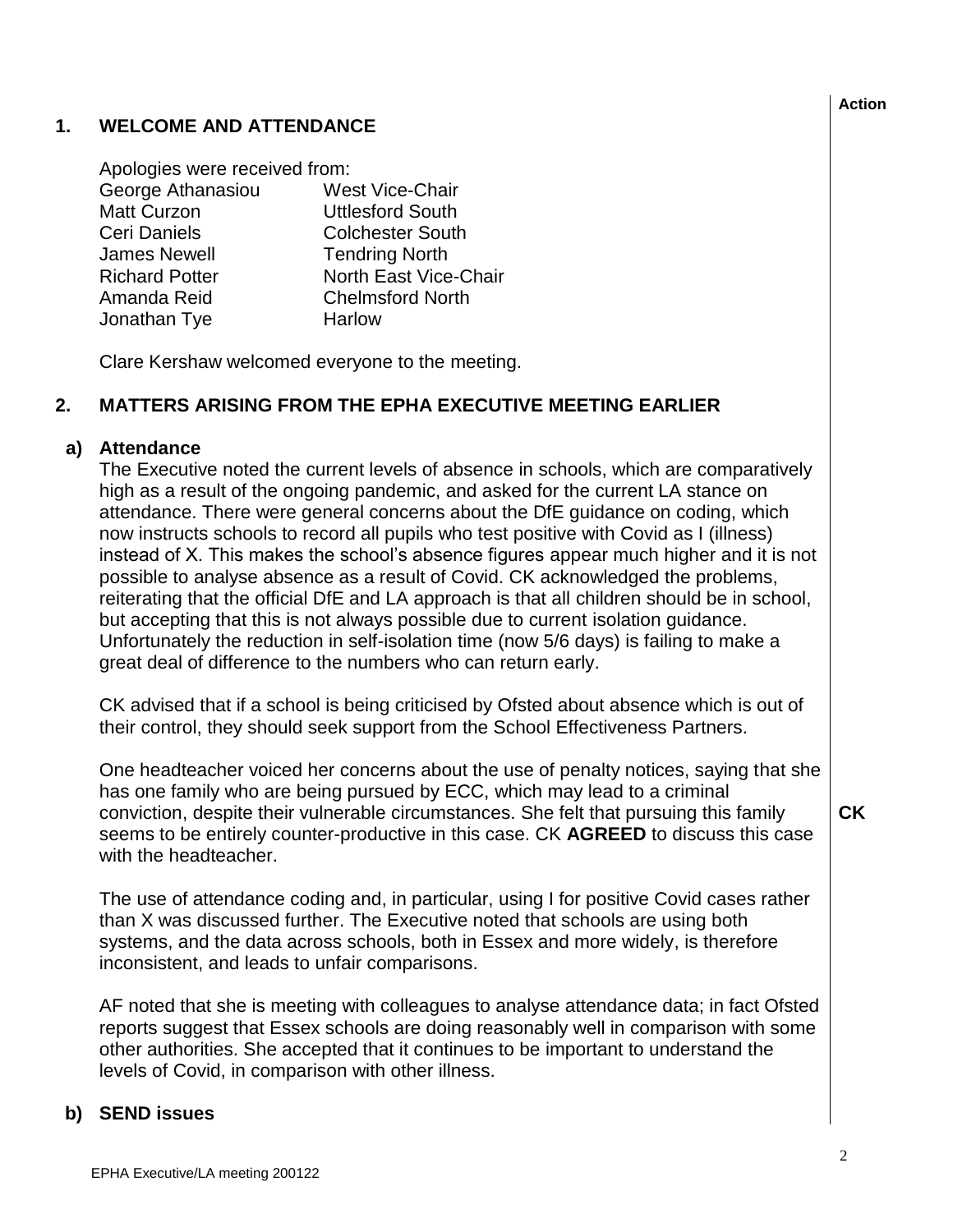The Executive shared their concerns about the lack of specialist staff available to support schools. It was accepted that there is specific support for pupils who are hearing or visually impaired, but it is more difficult to seek advice and guidance for more general additional educational needs, in particular those that are due to SEMH. There is also felt to be a lack of support from health professionals. CK acknowledged the latter and said that the education team continues to work with health to try to improve the support available to schools. The workstream on joint commissioning has this as a key focus, but it is a complex picture across the Local Authority.

A number of headteachers noted that their SENCOs have resigned because they cannot cope with the system, including the barriers and lack of support for children with SEND.

LF noted that there has been a recent recruitment campaign to increase the number of specialist staff and some started in January; the increase should start to have a positive impact on the system. She advised headteachers to speak to SEND Quadrant Managers if a specialist is not available in their area.

CK noted that the EPHA Chairs are working with the LA to undertake a deep dive into schools to find out the consistent themes in relation to SEND. It was agreed that it could be helpful to hold a workshop with representatives from health, the Essex Child and Family Wellbeing Service, and others, to discuss the challenges.

There was a lengthy discussion about the lack of Speech and Language Therapists (SALT). There is insufficient capacity nationally as well as locally, and particularly in Mid Essex. CK noted that the Authority is making strategic changes which will take time to have a positive impact.

One headteacher explained that her school is currently being advised that children need to be referred termly, and some pupils have been discharged before they have been assessed, because they were not re-referred. CK **AGREED** to follow this up with the North East Assistant Director and SEND Quadrant Manager. **CK**

CK explained that the DfE is aware of the national deficit of SALTs and EPs. In Essex, Kate Martin and Marie Gascoigne are leading on a strategy – the Balanced System – mapping the whole therapist workforce and provision across the county, including the availability of early intervention and training for the school workforce. ECC has signed off additional funding for therapist provision, but the lack of trained therapists in the system as a whole is a significant and ongoing problem.

Headteachers stressed that many schools are training staff in speech and language support using programmes such as ELKLAN, but ultimately school staff are not qualified therapists and need support from specialists in complex cases.

There was a discussion about special school outreach support. CK noted that this is currently up to individual schools. She noted that Emily Welton, the ESSET Professional Officer is considering their priorities*. (Emily Welton and Dan Woodham, ESSET Chair, will attend the next EPHA Executive meeting to discuss this further.)*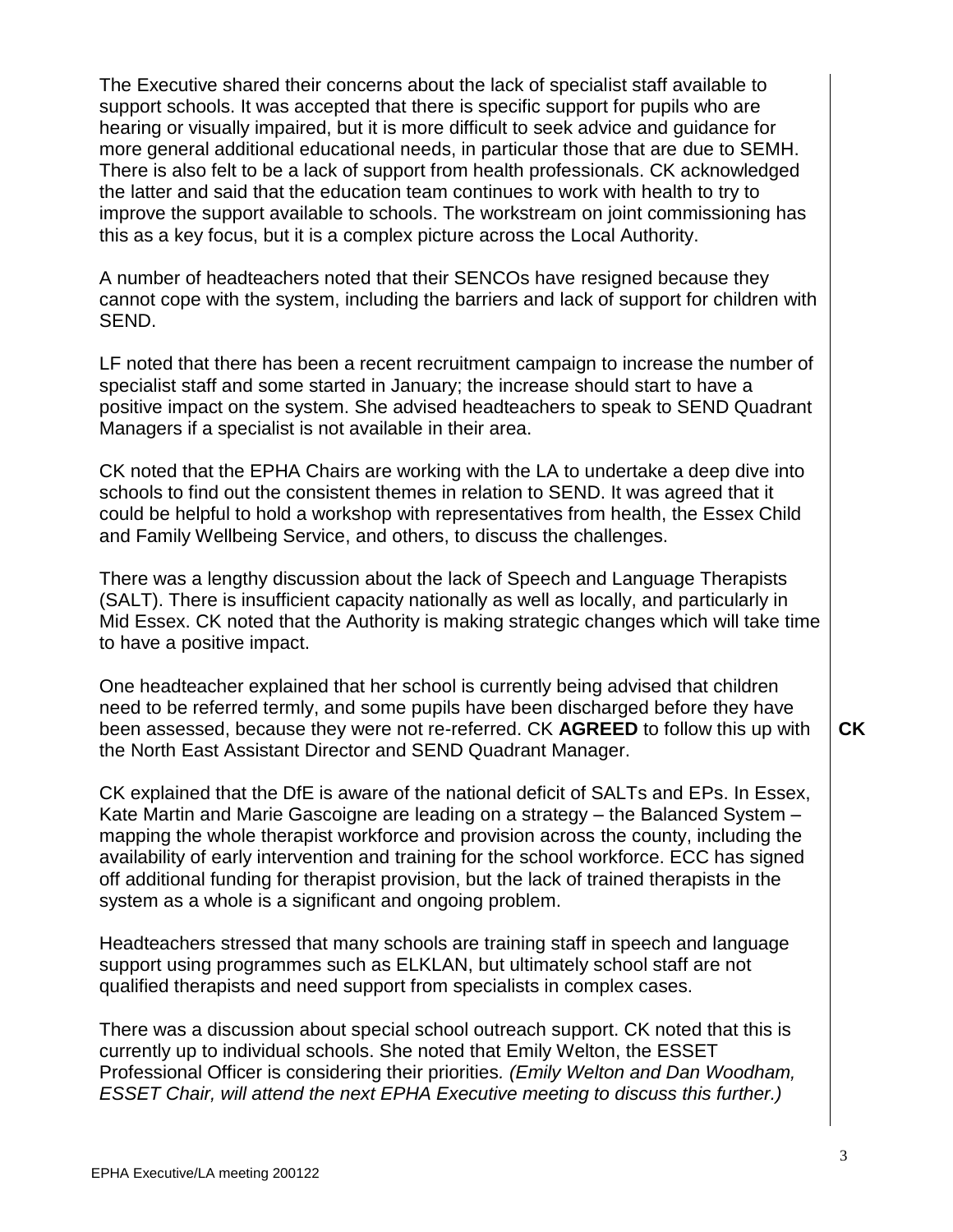One headteacher noted that mainstream schools with enhanced provisions are keen to offer specialist help and support to other schools but cannot do this without additional funding. CK **AGREED** to discuss this further with Ralph Holloway, head of SEND Strategy and Innovation.

The Executive members stressed the challenges faced by school staff and the impact of supporting and managing children with severe and complex special needs on staff wellbeing and school resources.

One headteacher fed back that a representative from SENDIASS was advising parents to seek EHCPs in some cases where this was not being considered necessary by the school. It was agreed that this added unnecessary pressure on the already overloaded system, and CK **AGREED** to follow this up. **CK**

One headteacher shared her experience of a child who has entered education late (Year 2) and the lack of support from the team in the LA who were aware that this child had been missing from education. The LA has emailed the school, discharging their responsibility for the child in question. CK **AGREED** to follow this up with the school's SEP.

### **c) Financial pressures**

CK was asked if schools (and in particular, small schools) would be offered financial support by the DfE or the LA for rising fuel costs. CK accepted that this will be a challenge for many schools and **AGREED** to follow this up with the DfE (though she was not very optimistic that additional funds would be forthcoming).

### **d) Admissions webcast**

The Professional Officer passed on EPHA's thanks to Shamsun Noor for the very helpful webcast he had delivered advising schools on the forthcoming changes to the mid-year admissions process from April.

#### **4. EDUCATION PRIORITIES (NON-SEND)**

**a)** CK reminded the EPHA Executive members of the current key strategies for the service. These include:



**CK**

**CK**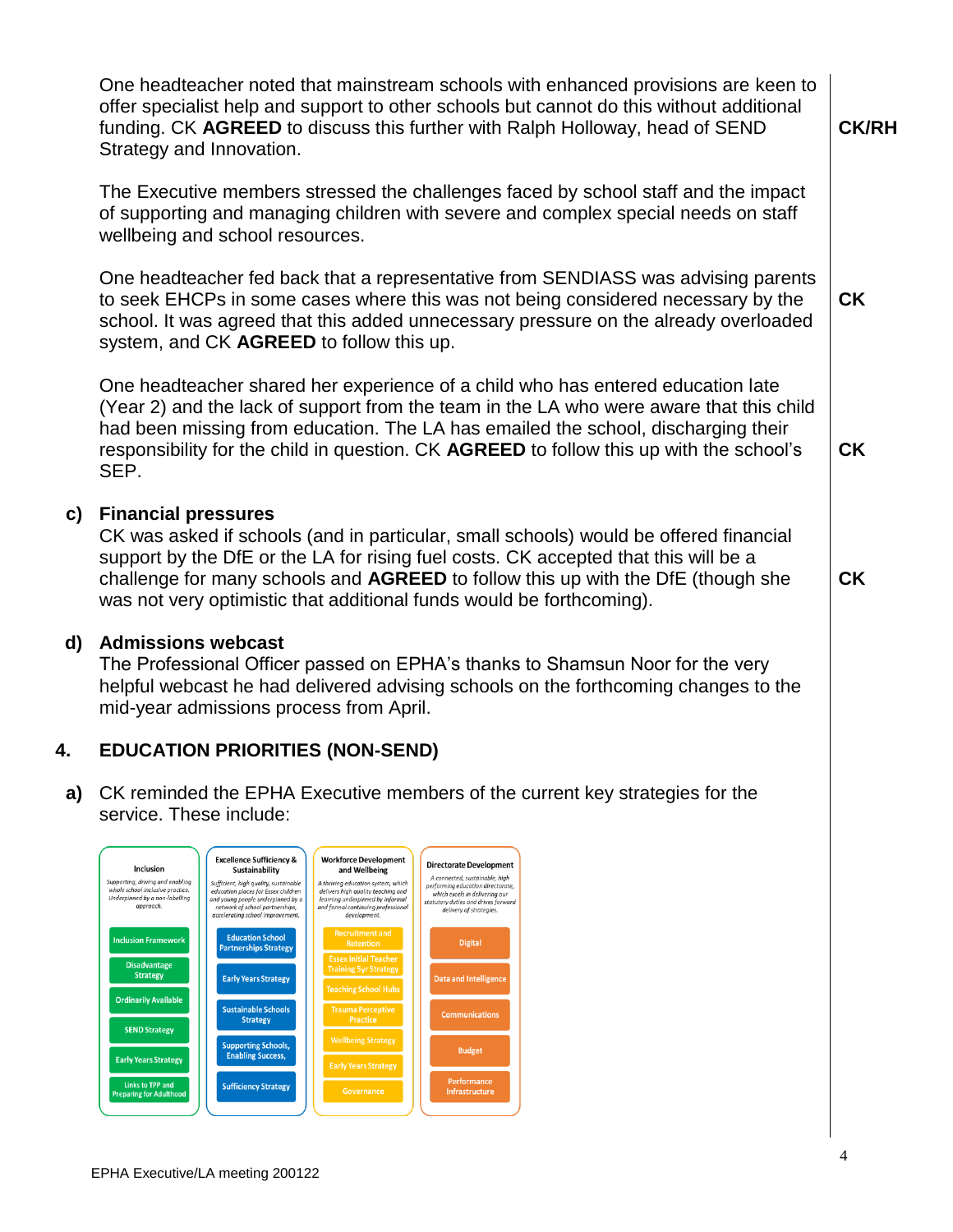She reiterated that the strategies are being developed to support schools and the system, and that schools should use them as and when they have the capacity to do so, including

- Launch of the new Essex Early Years and Childcare Strategy 2022 2027
- Disadvantaged strategy
- Refresh of the Schools' Partnership Strategy
- The work and projects determined by the Education Taskforce

# **b) LA School Improvement funding**

CK explained that the DfE published a consultation last term proposing the staged removal of the local authority monitoring and brokering grant; a decrease of 50% in the coming financial year, and a total removal in 2023/24. The proposal argued that local authorities no longer play a part in school improvement or intervention. ECC sent a robust response, arguing that the early intervention activities that are carried out mean that formal intervention is not required in many cases.

Despite 70% of the respondents objecting to the DfE proposal, the decision has been made to remove the funding. Essex will lose £450k next year, and just under £1 million the following year.

At the meeting in January, the Local Authority asked the maintained Schools Forum representatives to de-delegate the equivalent funding from the Schools Block, to support the service. This was refused by those representatives. However, the LA had the right to ask the DfE to disapply this decision; the Secretary of State approved the Authority's disapplication request on 25<sup>th</sup> January 2022. CK noted that there will be no change to the school improvement offer for the 2022/23 school year and stressed the importance of their relationship with all schools, whether maintained or academies. The DfE is due to publish a White Paper on future school structures, and the implications will be considered when it is available.

# **c) Sustainable Schools survey and toolkit**

Alison Fiala reported that around 50 schools had returned the survey; this was aimed particularly at those maintained schools that have concerns about sustainability. The toolkit has recently been updated with current census information.

When a survey is completed by a school the LA is able to offer support and advice to the school leaders and governing body. The toolkit is being developed to take into account different structures that schools might consider, such as federation; there is a new dashboard available. AF confirmed that the outcomes of the survey are confidential to each school.

One headteacher asked for clarification of who sees and holds the data and how it is used. AF noted that, in the LA, Mark Gant (Education Performance Manager) is the only person to receive the data. She noted that there is no risk to schools in undergoing the sustainable schools survey, and only schools with a deficit budget would be scrutinised in relation to their viability.

One headteacher asked about the LA's intelligence in relation to planning applications and local forecasting of pupil numbers. CK confirmed that the ECC 10-year plan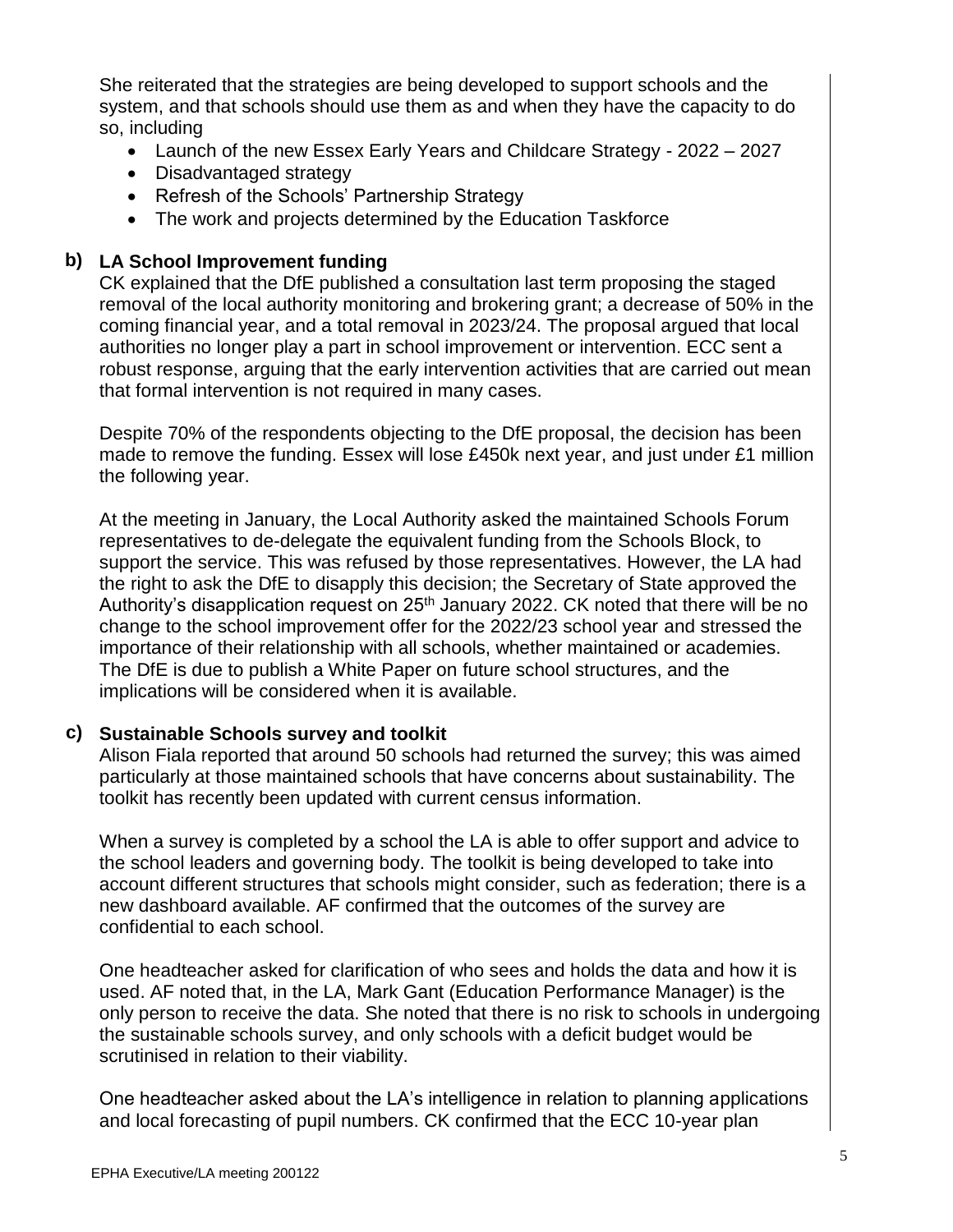includes forecast planning data and the information had been updated the previous week; she noted that the forecasting is reasonably accurate.

#### **d) Essex Year of Reading**

CK showed a presentation giving an outline of the plan for the Essex year of reading, a project that is focused on the whole community. The Education Taskforce has committed £1 million to the project over 12 months and there will be an official launch on the 23<sup>rd</sup> February, with a number of satellite events in libraries over half term.

Gareth Honeyford, Education Delivery Manager, is leading on the project, supported by Ian Fisher, Project Administrator.

[Ian.Fisher@Essex.gov.uk](mailto:Ian.Fisher@Essex.gov.uk) – Project Administrator [Gareth.Honeyford@Essex.gov.uk](mailto:Gareth.Honeyford@Essex.gov.uk) – Project Lead#

The following strategies are being included:



The audience and activities include:

| Early Years              | Primary                  | Secondary                   | Special                  | Parents &<br>Community |
|--------------------------|--------------------------|-----------------------------|--------------------------|------------------------|
| <b>Extreme Readers</b>   | <b>Extreme Readers</b>   | <b>Extreme Readers</b>      | <b>Extreme Readers</b>   | <b>Extreme Readers</b> |
| <b>Library Cards</b>     | <b>Library Cards</b>     | <b>Library Cards</b>        | <b>Library Cards</b>     | <b>Library Cards</b>   |
| <b>Author Visits</b>     | <b>Author Visits</b>     | <b>Author Visits</b>        | <b>Author Visits</b>     | <b>Author Visits</b>   |
| Discounted purchases     | Discounted purchases     | <b>Discounted Purchases</b> | Discounted purchases     | <b>ACL Sessions</b>    |
| <b>Family Learning</b>   | E-books                  | E-Books                     | E-books                  | <b>Family Learning</b> |
| <b>Book Bag Projects</b> | <b>Volunteer Readers</b> | <b>Volunteer Readers</b>    | <b>Volunteer Readers</b> | Reminiscence& Memory   |
|                          | <b>Book Bag projects</b> |                             | <b>Book Bag projects</b> | Cafe                   |
| <b>Library Events</b>    | <b>Library Events</b>    | <b>Library Events</b>       | <b>Library Events</b>    | <b>Library Events</b>  |
| Queen's Jubilee          | Queen's Jubilee          | Queen's Jubilee             | Queen's Jubilee          | Queen's Jubilee        |
|                          |                          |                             |                          |                        |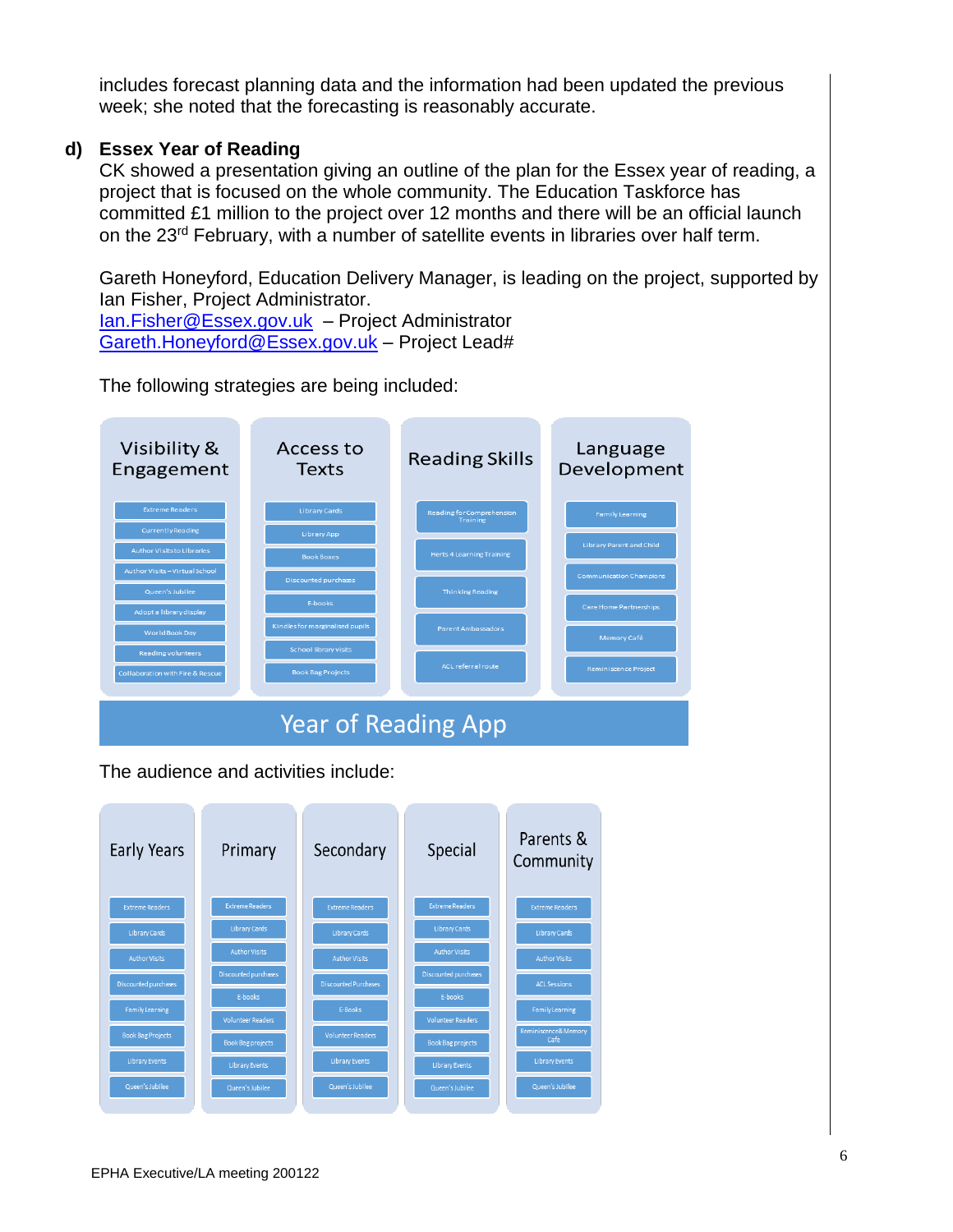3 Primary and 1 secondary teachers have been seconded to lead at school level. The School Effectiveness team have met with the four quadrant partnership lead headteachers, in order to support the delivery and engagements of the project. The engagement of partnerships and the Teaching Hubs will be vital, and the English Hubs are offering support. SEPs will be working locally with subject leads, and will support the assessment of reading, and in particular new teachers. A key development will be an online "hive" for English subject leaders offering resources and shared practice.

# **5. SEND STRATEGY UPDATE INCLUDING EHCP IMPROVEMENT WORK**

CK noted that the improvement work around SEND continues and the work on the Strategy is progressing, alongside the other 2 strands highlighted in the area inspection, including the over-identification of MLD, and the effectiveness of joint commissioning.

### **The SEND Strategy** sets out the vision for SEND in Essex

A local area strategy that sets out our vision, aims and ambitions for the SEND System in Essex, how we will achieve them and how we will measure our success.

- The strategy includes:
	- Purpose/ Introduction
	- Our Pledge
	- Vision for SEND in Essex
	- The strategy test
	- Actions
	- Outcomes
	- Success measures

### **Timescale**

- Consultation March 2019
- Further discovery work throughout 2020
- Draft strategy content June Sept '21
- Design work September '21
- Governance October '21
- Launch Late Autumn Term

The Inclusion Framework is a key part of delivering effective SEND support, particularly focusing on early intervention. The framework is a non-academic framework that is suitable for all ages, focusing on the skill sets that a child/young person needs to seek eventual employment, including independence, resilience, health and well-being.

The Inclusion Framework aims to avoid unnecessary complex (and expensive) intervention, including EHCPs where they are not absolutely necessary. This will help reduce the burden on statutory administration and intervention, and should offer appropriate support to those children and their schools.

Catherine Hutley explained that the LA is piloting the Framework with a number of schools (particularly in Mid) and involving other children's services such as Social Care. Following the development and discussion of the Framework in phase 1, the rollout of phase 2 is now taking place – working with individual and small groups of children, particularly those in crisis or at risk of exclusion.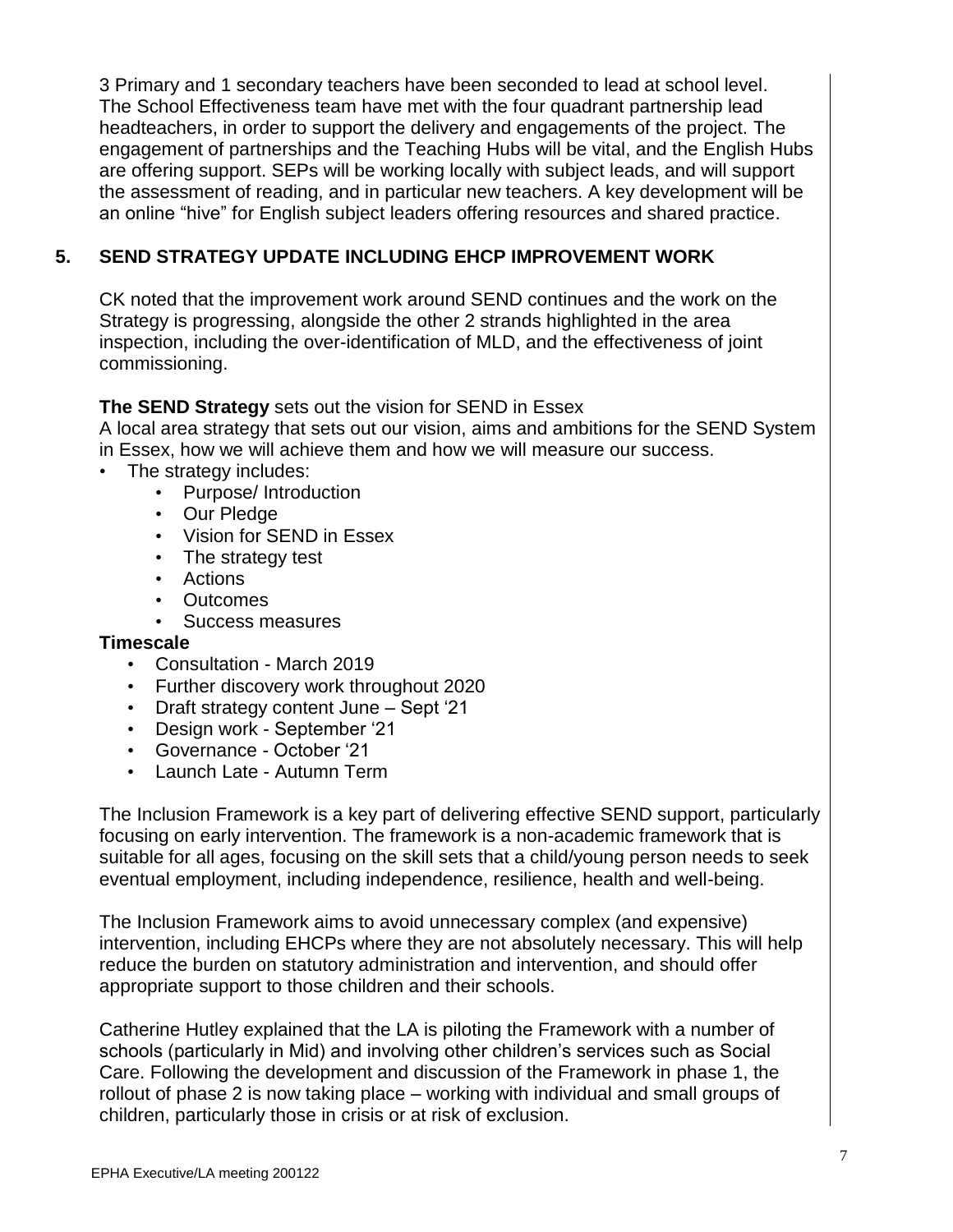ECC has commissioned an external company to undertake research and evaluation of the Inclusion Framework pilot. They plan to send out a wider survey to all schools to determine what is currently missing in the system, including support, intervention and advice.

CH gave some examples of the current projects, which are predominantly focused on children who have suffered trauma, or those who have been particularly affected by the restrictions and lockdown as a result of the pandemic.

The EPHA Vice-Chair questioned the scaleability of the framework, given the level of need across the school system as a whole. CK noted that the research piece will address this question, but suggested that the more Inclusion Partners can use the Framework principles as a basis for offering support and advice the sooner it will be effective. She confirmed that the SEN workforce is ready structurally to deliver this.

It was suggested that a flowchart of the process of seeking support would be helpful – this is already under development. It was confirmed that the funding for the Inclusion Framework projects is being taken from the High Needs Block.

One headteacher stressed how critical it is that this framework has the intended impact, as managing and delivering SEND provision is a major factor contributing to staff stress and poor wellbeing, as well as challenges around complaints and admissions, and the pressure on resources. CK agreed, explain that Helen Lincoln and Councillor Tony Ball are both committed to funding the delivery of the framework.

#### **EHCP needs assessment**

CK confirmed that there has been an investment of £1 million from the Local Authority to create short-term posts to address the backlog of needs assessments. There are new EHCP processes in places, and there has been good feedback from inclusion panels, which are offering some mutual understanding and transparency in the system. The panels take place each Tuesday in each quadrant, and SENCos are invited to take part, giving a regular opportunity to hear from them.

#### **6. SAFEGUARDING**

Jo Barclay (Head of Education Safeguarding and Wellbeing) gave an update on current safeguarding issues, noting that a briefing has been sent to schools that week.

### **a) Vulnerable children**

The DfE guidance on vulnerable children has been expanded, and JB has reminded schools to reinstate (or continue) welfare checks if children are away from school for any length of time. She noted that there is a lot of professional anxiety at the moment, and undoubtedly Covid has had a negative impact on vulnerable children's lives; schools continue to be a critical part of the safety network.

### **b) Effective Support – ESCB October 2021**

The Essex Safeguarding Children Board (ESCB) has just published the updated [Effective Support for Children and Families in Essex \(October 2021\). T](https://news.news.essex.gov.uk/51CD98EBEBC9468BB8CA87D74CD0EAE34985924DBEC41E2382E7F088144DBCC9/4FF1A95EA9CCB6613A3D3A11FA15519A/LE35)his updated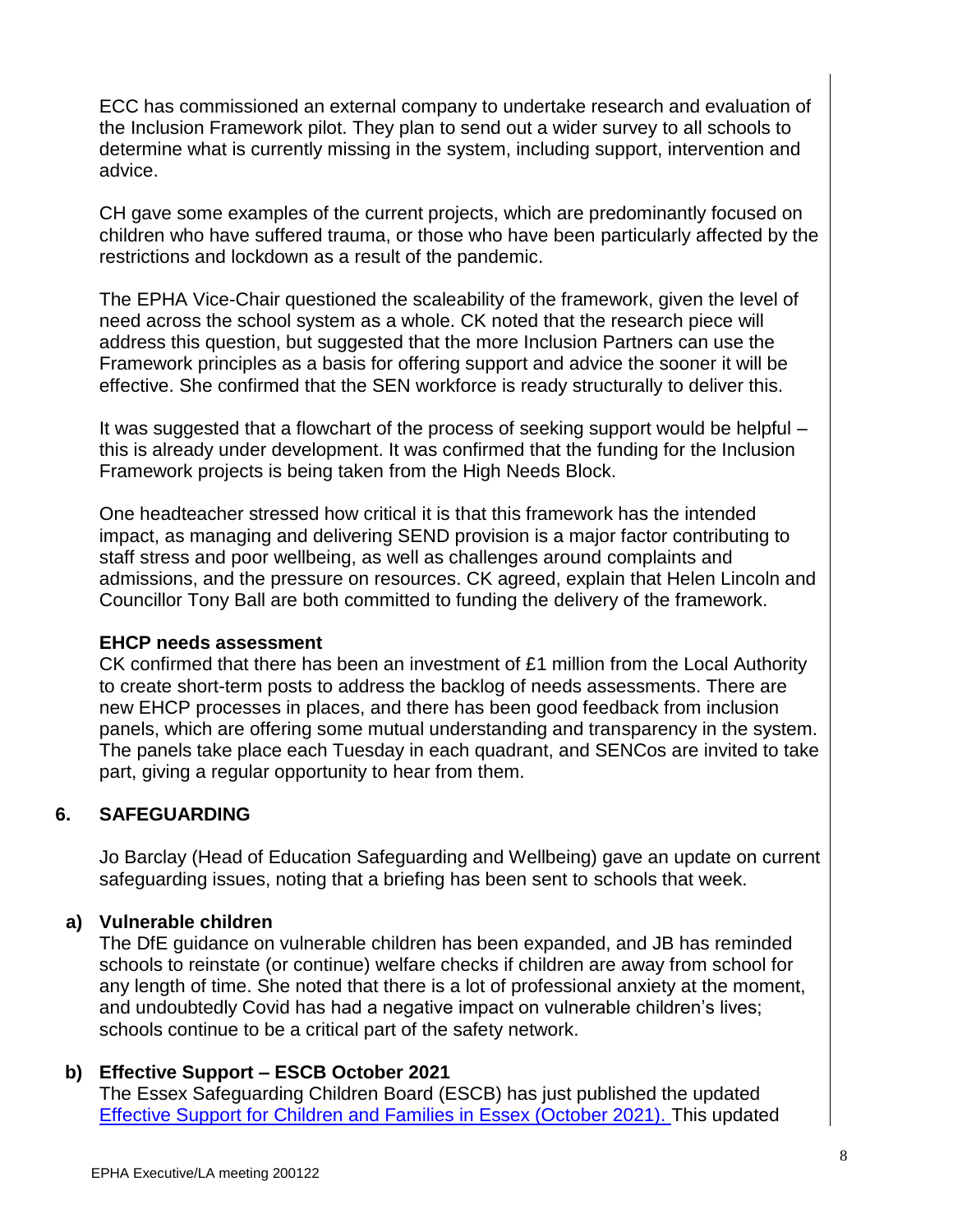document has been agreed by the Essex Statutory Partners (Essex Police, NHS Clinical Commissioning Groups and Essex County Council) who are responsible for the [Multi-Agency Safeguarding Arrangements in Essex.](https://news.news.essex.gov.uk/3F6A3A161876D8D356E8F806E0F140868EEE7CF01D3A4F07CF48D3A9503A8405/4FF1A95EA9CCB6613A3D3A11FA15519A/LE35) The document will always be accessible from the homepage of the [ESCB website.](https://news.news.essex.gov.uk/FEBC412DC8A30BBBACC039AECB516792E34259E8329E43968D2142CCDF2431F0/4FF1A95EA9CCB6613A3D3A11FA15519A/LE35)

As well as making some sections clearer, the [Effective Support for Children and](https://news.news.essex.gov.uk/D9E815CF1EFEFB29491B80909F80CF3601D1501C822A47958D74D816AF3C964F/4FF1A95EA9CCB6613A3D3A11FA15519A/LE35)  [Families in Essex](https://news.news.essex.gov.uk/D9E815CF1EFEFB29491B80909F80CF3601D1501C822A47958D74D816AF3C964F/4FF1A95EA9CCB6613A3D3A11FA15519A/LE35) has been updated in line with current practice. It now refers to submitting a request for support online, the Team Around the Family Support Officers (TAFSOs), support for children with disabilities, risk in the community & child exploitation and support for young carers.

# **c) Essex Safeguarding Children Board (ESCB) Safeguarding Audit**

The audit will be available for schools to use as an internal evaluation tool, but it will not need to be submitted to ESCB this academic year, recognising the pressure on schools at the present time.

## **d) Safeguarding forums for schools – spring term dates**

The spring term 2022 Safeguarding Forum presented by Jo Barclay, Head of Education Safeguarding and Wellbeing and team is taking place virtually on Tuesday 22 February 2022 (10.30 am – 1.00 pm) or Wednesday 23 February 2022 (1.30 – 4.00 pm). The forum will provide the opportunity to share safeguarding updates and key information to support settings in safeguarding.

## **e) Education Information Sharing Protocol**

A number of schools have still not signed up to the Education Information Sharing Protocol (ISP) and the service addendums to the Protocol 2021-2024, which govern the sharing of personal information between ECC, schools and education providers. This can be found on the Essex Schools Infolink.

### **f) Harmful Sexual Behaviour – training for primary phase schools**

In person training in the summer term. Online briefing for all phases,  $17<sup>th</sup>$  March 2022, 2.30 – 4.00 pm. JB noted that schools should focus on seeking and understanding the pupil voice and experience, in particular.

### **g) Training and support for governors**

The LA has increased its offer of support to Chairs and the link governor for safeguarding, to strengthen strategic oversight of safeguarding in all settings. They introduced safeguarding forums last term and the first one held in November was accessed by over 300 governors. This session was recorded and can be viewed [here.](https://eur02.safelinks.protection.outlook.com/?url=https%3A%2F%2Fyoutu.be%2Fmtw1uGIB1I8&data=04%7C01%7C%7C23b1e6bbfd164e6b4df008d9af30f7d3%7Ca8b4324f155c4215a0f17ed8cc9a992f%7C0%7C0%7C637733447118245071%7CUnknown%7CTWFpbGZsb3d8eyJWIjoiMC4wLjAwMDAiLCJQIjoiV2luMzIiLCJBTiI6Ik1haWwiLCJXVCI6Mn0%3D%7C3000&sdata=js%2Fro0aOxk%2FPb0iCFXV%2BDg2WAbqKTWcmocq1ByrEv0k%3D&reserved=0) They will continue with these forums going forward and they will be held termly as online sessions.

The dates for the Spring and Summer term are:

Spring Term: 15 March 2022, 18.00 – 19.00

Summer Term: 28 June 2022, 18.00 – 19.00

Additional training for governors will be offered, to increase their knowledge around safeguarding. Future planned sessions are:

- Inspecting Safeguarding (Governors) 8 February 2022, 18.00 19.00
- Harmful Sexual Behaviour (Governors) 30 March 2022, 16.00 17.30

Booking details are sent direct to the Chairs of Governors.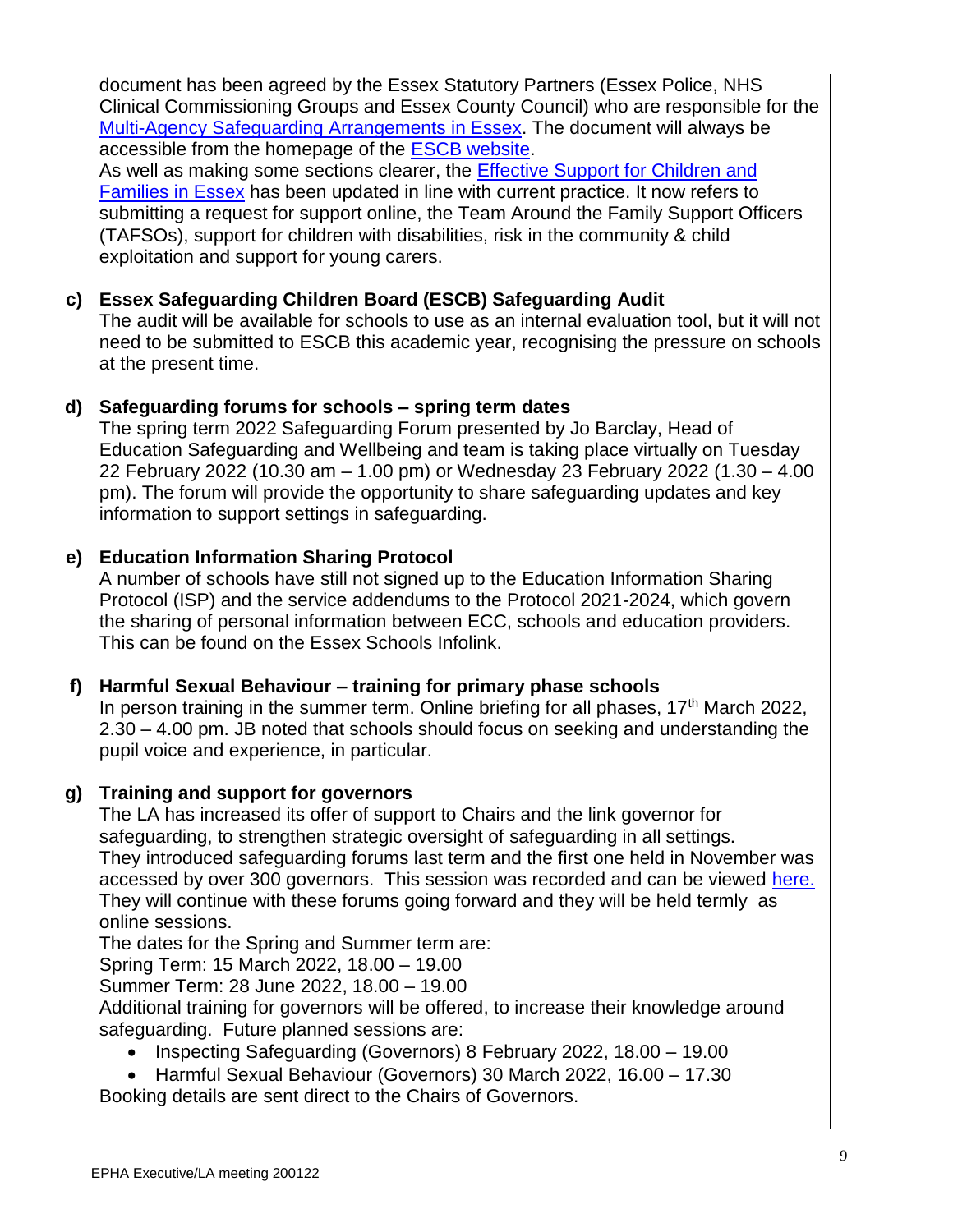#### **h) Keeping Children Safe in Education Consultation for September 2022 version**  The DfE has launched a consultation on KCSiE for September 2022.

Although, there are a few new ideas to consider, the biggest proposed change is that the stand-alone non-statutory guidance on sexual violence and sexual harassment is fully merged into KCSIE. As part of this change, the phrase 'peer-on-peer' abuse is to be altered to 'child-on-child' abuse.

Whilst many governors have had safeguarding and child protection training, it has never been statutory. In the consultation documents, the DfE say, 'We are proposing to strengthen KCSIE and explicitly set out that all governors and trustees should receive safeguarding and child protection training (including online safety) at induction. We will also say the training should be regularly updated.'

Recognising the ubiquity of social media and that people's online behaviour may indicate something of their personality and attitude, the DfE say that schools should consider online searches as part of their due diligence checks on shortlisted candidates. They say that 'this would explore anything that is publicly available online which may be worth testing at interview.'

The proposed revisions and consultation document can be found here: [https://consult.education.gov.uk/safeguarding-in-schools-team/kcsie-proposed](http://email.kjbm.safeguardinginschools.co.uk/c/eJyFUMtuhDAM_JrlUoFCIDwOObRqK_XcD0AmNmwWSFAcVtq_b6j20FslW7I88oxnaAO7DvGxk_44x7fgAQ1wzOgXsahlWXeNbFRbZ1fdTV03nW3G1pheTZ0wiEZ2faUmOUHGNtLzqlWl6JTMVn2NcedL9XqRn6mMd3yssSA8DETrXTH7e3EsCWKYaD4goHVzbl3O5ur9ynkk2BK8GLaU78HvngnzQHfL6Z5zKaRMeLYRM8w0MDmkMKBPJpxebuNW_KW27klcGJ-En16RVnun8DjfV1XTy7ZWqsmsPtlFWbaiqRrRF6ZVqhJVWSKOIHt1qcW_CkHvyUEtVnDzRoDFRuc66u-U18vX-0VWfxKDfR8cbKQXuMFoc44-0BS8i3y6T7mdsWWosVb9KH4APw-Ygw)[revisions-2022/](http://email.kjbm.safeguardinginschools.co.uk/c/eJyFUMtuhDAM_JrlUoFCIDwOObRqK_XcD0AmNmwWSFAcVtq_b6j20FslW7I88oxnaAO7DvGxk_44x7fgAQ1wzOgXsahlWXeNbFRbZ1fdTV03nW3G1pheTZ0wiEZ2faUmOUHGNtLzqlWl6JTMVn2NcedL9XqRn6mMd3yssSA8DETrXTH7e3EsCWKYaD4goHVzbl3O5ur9ynkk2BK8GLaU78HvngnzQHfL6Z5zKaRMeLYRM8w0MDmkMKBPJpxebuNW_KW27klcGJ-En16RVnun8DjfV1XTy7ZWqsmsPtlFWbaiqRrRF6ZVqhJVWSKOIHt1qcW_CkHvyUEtVnDzRoDFRuc66u-U18vX-0VWfxKDfR8cbKQXuMFoc44-0BS8i3y6T7mdsWWosVb9KH4APw-Ygw)

The consultation questionnaire can be found here:

[https://consult.education.gov.uk/safeguarding-in-schools-team/kcsie-proposed](http://email.kjbm.safeguardinginschools.co.uk/c/eJyFkMFqxCAQhp8muZQEY9RsDh5a2kLPfYBgnNmsm0SDYxb27WuWhfZWEEbnZ-b3_3A1bhnSfUP9cVzfYjBgDaUSH4oDzRtxUlzJTpQXDVz0jYIWTniWXCorOy4aZUc4W2CiL8klfE51smEnyctFX1LaqGhfC_6Zjw2e9iXVCLs1yQVfT-FW73OWyJxx2k0E56fK-YrsJYSFqoRmzfJsyWG1xbAFQqgi3hzleao44_x382NpfjqfYsi1XJHITDgQesA4QMjZvJ6v41r_dXT-6VfbkP_zRAC4uBvG-5FKtqrnnZBSlU4fpqxpOqZaxfradlK2rG0agNHwXhaC_esQ9ZaDCbYYP61ooF7xaCf9nTG-fL0XvP0D0mzb4M2KejZXM7qKUoh4jsEnOqBknEfwEjQI2Y_sB7R5oC8)[revisions-2022/consultation/intro/](http://email.kjbm.safeguardinginschools.co.uk/c/eJyFkMFqxCAQhp8muZQEY9RsDh5a2kLPfYBgnNmsm0SDYxb27WuWhfZWEEbnZ-b3_3A1bhnSfUP9cVzfYjBgDaUSH4oDzRtxUlzJTpQXDVz0jYIWTniWXCorOy4aZUc4W2CiL8klfE51smEnyctFX1LaqGhfC_6Zjw2e9iXVCLs1yQVfT-FW73OWyJxx2k0E56fK-YrsJYSFqoRmzfJsyWG1xbAFQqgi3hzleao44_x382NpfjqfYsi1XJHITDgQesA4QMjZvJ6v41r_dXT-6VfbkP_zRAC4uBvG-5FKtqrnnZBSlU4fpqxpOqZaxfradlK2rG0agNHwXhaC_esQ9ZaDCbYYP61ooF7xaCf9nTG-fL0XvP0D0mzb4M2KejZXM7qKUoh4jsEnOqBknEfwEjQI2Y_sB7R5oC8)

Deadline for consultation responses is: Tuesday 8th March 2022

# **i) Early Years safeguarding processes**

JB noted that she has been working with Early Years' settings to ensure that their safeguarding processes are robust and in line with the expectations of schools. She has been replicating the support and training for schools, offering settings briefings and forums. Schools should now be receiving child protection files from settings.

# **j) Reasonable force and restraint/physical intervention**

JB noted that she has been working with Steve Whitfield to determine the approach within Trauma Perceptive Practice in relation to physical intervention. She reminded the Executive that the preferred approach and provider in Essex for some years was Steps, however the LA is unable to incorporate Steps into the TPP programme. Steve Whitfield is developing a model with Price, that can be delivered as Module 10 of TPP. This can be fast-tracked if needed sooner by participating schools.

One headteacher noted the importance of ensuring that the training takes into account appropriate intervention for the youngest children; JB **AGREED** to make sure this was taken into account.

# **7. SPRING TERM LA UPDATE TO PRIMARY HEADTEACHERS**

It was agreed that the following information should be included in the Local Authority update to primary headteachers, which this term is being held online on Tuesday 1<sup>st</sup> March, at 10.00 am – 12 noon:

- Inclusion Framework
- SACRE curriculum changes
- Update on the Education Taskforce, including the launch of the Essex Year of